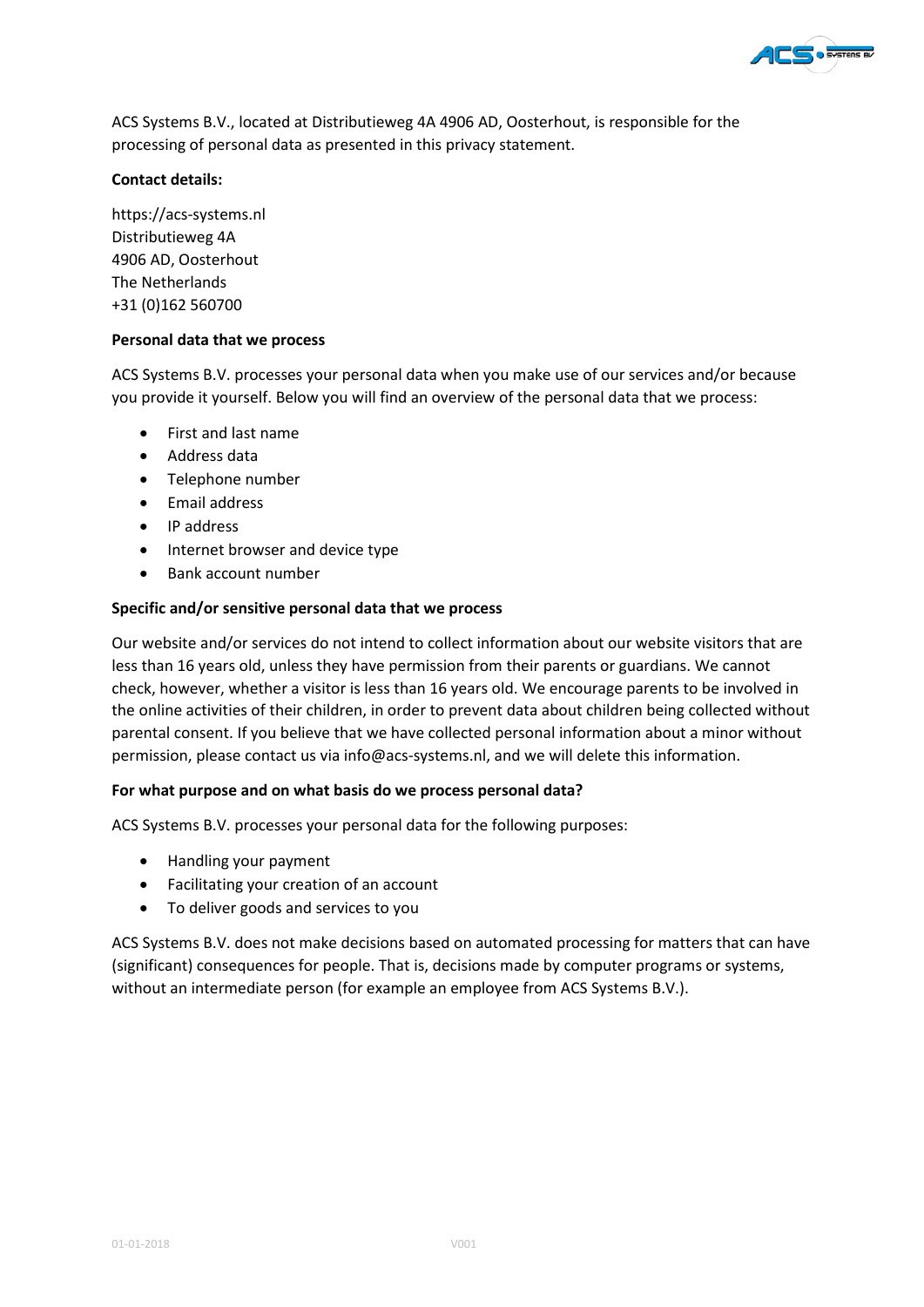

## **How long do we keep personal data?**

ACS Systems B.V. keeps your personal data only for as long as it is strictly necessary to manage the purpose for which your data is collected. We use the following retention periods for the following (categories) of personal data

- First and last name Forever
- Address details Forever
- Telephone number Forever
- Email address Forever
- IP address Forever
- Internet browser and device type Forever
- Bank account number Forever

We keep this information so that you always have insight into your order history and to make the next order easier. We do not use this information to promote products or articles and/or to stimulate sales.

#### **Sharing personal data with third parties**

ACS Systems B.V. shares exclusively with third parties and only if this is necessary for the execution of our agreement with you or to comply with a legal obligation.

#### **Cookies or similar techniques that we use**

ACS Systems B.V. only uses technical and functional cookies, and analytical cookies that do not infringe your privacy. A cookie is a small text file that is stored on your computer, tablet or smartphone when you first visit this website. The cookies we use are necessary for the technical operation of the website and your ease of use. They ensure that the website works properly and remembers your preferences, for example. We also optimise our website with this. You can opt out of cookies by setting your internet browser so that it does not store cookies any more. In addition, you can also delete all information previously saved via the settings of your browser.

### **View, modify or delete data**

You have the right to view, correct or delete your personal data. You also have the right to withdraw your consent to data processing or to object to the processing of your personal data by ACS Systems B.V., and you have the right to data portability. This means that you can submit us a request to send the personal data we have about you, in a computer file, or another organisation mentioned by you. You can send a request for inspection, correction, deletion, data transfer of your personal data or request for cancellation of your consent or objection to the processing of your personal data to info@acs-systems.nl. To ensure that the request for access has been made by you, we ask you to send a copy of your ID with the request. On the copy of your passport photo, make the MRZ (machine readable zone, the strip with numbers at the bottom of the passport), passport number and identity card number black. This is to protect your privacy. We respond as quickly as possible to your request, but within four weeks. ACS Systems B.V. wishes to point out that you have the option to file a complaint with the national watchdog at https://autoriteitpersoonsgegevens.nl. That can be done via the following link: [https://autoriteitpersoonsgegevens.nl/nl/contact-met-de-autoriteit](https://autoriteitpersoonsgegevens.nl/nl/contact-met-de-autoriteit-persoonsgegevens/tip-ons)[persoonsgegevens/tip-ons](https://autoriteitpersoonsgegevens.nl/nl/contact-met-de-autoriteit-persoonsgegevens/tip-ons) . The Dutch Personal Data Authority is reachable at 0900 - 2001 201 (NL) or (+31) - (0)70 - 888 85 00. Non-Dutch customers can also turn to this data protection authority for complaints or questions.